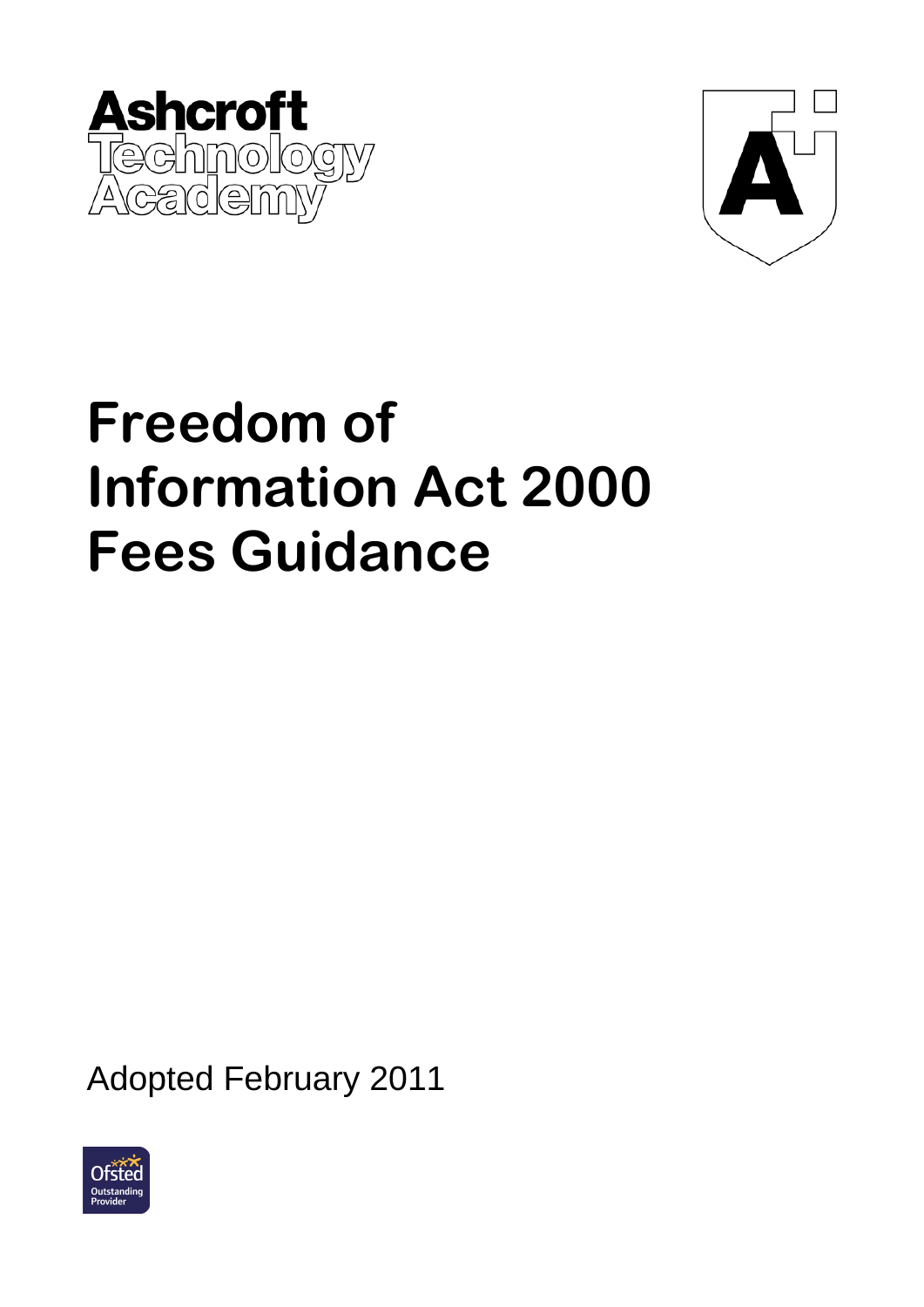# **FREEDOM OF INFORMATION ACT 2000**

#### **Ashcroft Technology Academy Fees Guidance**

#### **Introduction**

This Fees Guidance notice is the Academy"s guide as to the fees it charges for responding to a Request for Information under the Freedom of Information Act 2000. The Guidance complies with the Government"s Fees Regulations (Statutory Instrument 2004, No 3244) issued under the Act.

#### **Costs of Preparation**

In responding to a request for information, the Academy is allowed to take into account the estimated costs of preparation. These consist of the estimated expenditure on:

- Determining whether the Academy holds the information requested by you.
- Locating and retrieving the information.
- Extracting the information from a document containing it (including the first time an individual working in that authority reads information for this purpose, but any subsequent reading, or if the information is passed to others to read, is not included), and including the time taken to summarise information, or to edit information, e.g. if the information needs to be separated from information which has not been requested.

The Academy cannot charge the costs of preparation if it estimates that they will be under £450 (excluding VAT, where this is chargeable). In the Act this amount is referred to as the "**appropriate limit**'. In estimating the costs of preparation, the Academy will take into account staff costs at the rate of £25 per person per hour. In other words, the Government considers that £450 is equivalent to about 2.5 days of one person"s time. However, the Academy is not allowed to include the estimated cost of staff time taken in deciding whether any exemptions apply to the disclosure of information.

If the Academy estimates that the £450 limit for the costs of preparation would be exceeded by complying with your request for information, then: (a) the Academy is not obliged to communicate the information; and (b) if the Academy does communicate it, it is allowed to charge the costs in full (costs of preparation and of disbursement). If the Academy decided not to comply with the request, it would also ask you if you would like to reframe your request so that it did not exceed the limit. If you did not wish to reframe your request, the Academy would normally either refuse to comply with the request or charge you the costs in full.

If complying with a request (in communicating the information itself) which it is estimated exceeds the appropriate limit, the Academy does not have to do so within the terms of the Act, e.g. it does not have to comply within the 20 working days response time. But the Academy would normally try to do so.

#### **Duty to confirm or deny whether we hold the information**

If the Academy refuses to comply with your request because it estimates that the £450 limit for the costs of preparation would be exceeded, the Academy must nevertheless confirm or deny whether it holds the information you have requested, so long as an exemption to this does not apply, and so long as the estimated cost of complying with this alone would not exceed £450.

#### **Costs of Disbursement**

The Academy is allowed to charge in full for what are called the 'disbursement' costs. These are separate costs to the costs of preparation. The disbursement costs are the costs of:

- Informing you that information is or is not held.
- Communicating the information to you.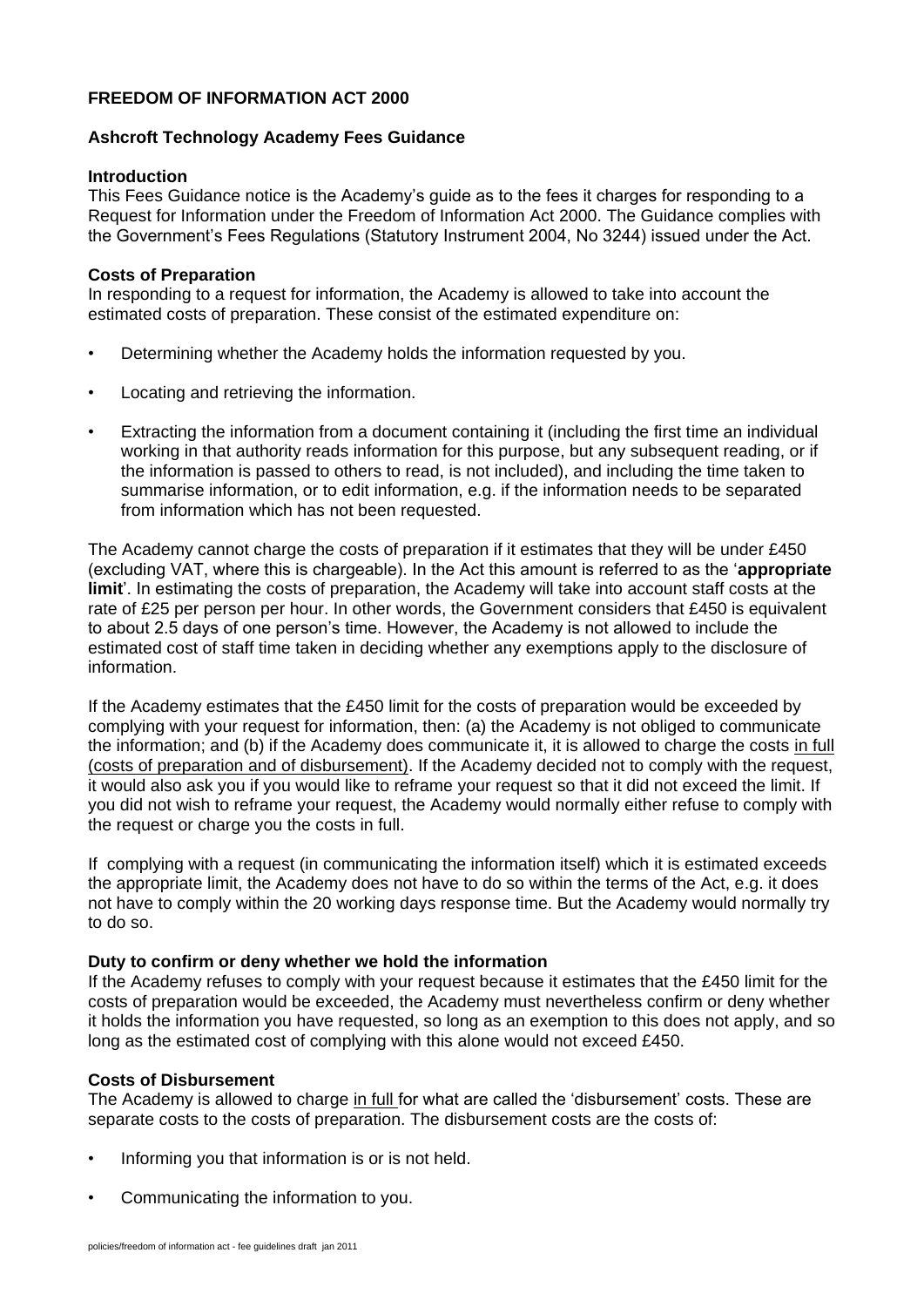They cover the cost of the medium of communication, e.g. of the paper on which the Academy writes to tell you that it does not hold the information; or, if holding the information, the cost of printing out or photocopying the information, or transferring the information to whatever format is requested, and of sending it to you. The Academy charges (excluding postage and packing) for various ways of communicating the information to you are:

# **Copying or Printing out (black & white)**

A4 sheet 5p per written page A3 sheet 10p per written page Larger sizes depend on costs charged to the Academy

# **Copying or Printing out (colour)**

A4 30p per written page A3 50p per written page Larger sizes depend on costs charged to the Academy

#### **CDs (if the information is already held electronically)**  10p per CD.

# **Microfiche / Microfilm**

10p per frame.

# **Converting to electronic format**  Depends on costs charged to the Academy

#### . **Converting to microfiche or microfilm**

Depends on costs charged to the Academy

It is Academy policy to start charging disbursement costs only when they reach or exceed £2 in total charges.

The Academy is not allowed to include the cost of staff time in its estimate of disbursement costs, unless the costs of preparation exceed £450. Also, with regard to any preference you express as to the format (eg electronic or paper) in which you would like to receive information, the Academy must comply "so far as this is reasonably practical". However, if the staff costs involved are too high, the Academy can either refuse to communicate the information in your preferred format or include the staff costs in its charge.

Where the Academy is required by other legislation to provide information in a particular form or language at no additional cost, for example on audio tape to comply with the Disability Discrimination Act 1995, the Academy would accordingly make no charge for providing the information in this way.

# **VAT**

The Government's rules with regard to the charging of VAT are as follows:

- If the Academy is asked for information, and the information is only available from us or another public authority, any fees charged will not attract VAT.
- If the Academy is asked for information that is available from another source, any fees will attract VAT at the standard rate prevailing at the time.

Please note, too, that the fee charged for any information that is provided in accordance with the Academy"s Publication Scheme is also subject to VAT.